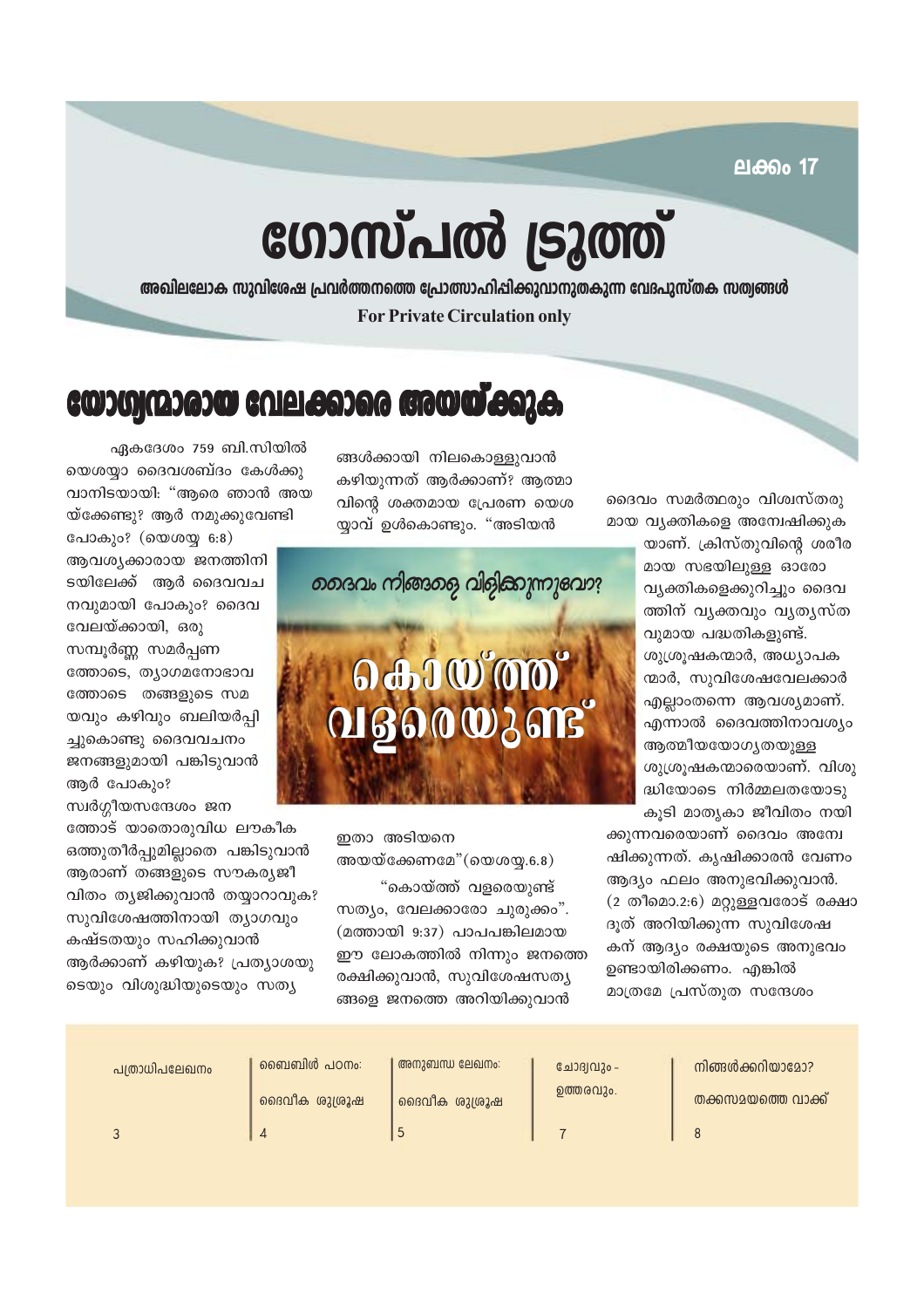## வைவிൾ

 $\sim$ றாறை പഠിപ്പിക്കുന്നു.

ദൈവവചനം 2 തിമൊ. 3: 16-17, 2 പത്രൊ. 1: 20, 21, മത്തായി 24: 35

സ്നേഹബന്ധം മത്തായി 22: 37-40, യോഹ. 14: 21-23, 1 WOOD. 4: 7-11

മാനസാന്തരം അപ്പൊ. 3: 19, 17: 30, 2 കൊരി. 7:10

പുതുജനനം യോഹ. 3: 3-7, 2 കൊരി. 5: 17, റോമർ 6: 1-4, എഫെ. 2: 1, 5-6).

പാപത്തിൽ നിന്നും സ്വാതന്ത്ര്യം 1 യോഹ. 5: 18, മത്തായി 1: 21,  $20000008:11$ 

പരിശുദ്ധാത്മ നിറവ് അപ്പൊ. 19: 2, 15: 8-9, 1: 8).

വിശുദ്ധി ലൂക്കോ. 1:73-75, എബ്രാ. 12:14, 1 പക്രൊ. 1: 15-16, തീത്തോ. 2: 11, 12, റോമ. 6: 22

ദൈവരാജ്യം ലൂക്കോ. 17: 20-21, റോമ. 14: 17, യോഹ. 18: 36

 $m$  $g$ അപ്പൊ. 2: 4-7, എഫെ. 4: 4-6, 1 കൊരി. 12: 12,13, കൊലൊ. 1: 18

வெிக்கு യോഹ. 17: 20-23, ഗലാ. 3: 28, വെളി. 18: 2-4

ചട്ടങ്ങൾ മത്താ. 28: 19-20, 26: 26-30, 1 കൊരി. 11: 23-27, യോഹ. 13: 14-17

ദൈവീക രോഗശാന്തി ലൂക്കോ. 4: 18, യെശയ്യ. 53: 4-5, യാക്കോബ് 5: 13-16

വിവാഹശുശ്രൂഷ മത്താ. 19: 5-6, ലൂക്കോ. 16: 18, റോമർ 7: 2-3, 1 കൊരി. 7: 10-11

ബാഹ്യപ്രകടനം 1 തിമൊ. 2: 9-10, 1 കൊരി. 11: 14-15, ആവർത്തനം 22: 5

അന്ത്യകാലം 2 പത്രൊ. 3: 7-12, യോഹ. 5: 28-29, 2 കൊരി. 5: 10, മത്താ. 25: 31-46

സാമാധാനവാദം: ലൂക്കോസ് 6: 27-29, ലൂക്കോസ് 18: 20

ആരാധന യോഹ. 4: 23-24, എഫെ. 5: 19, 2 കൊരി. 3: 17

അന്ത്യകല്പന മർക്കൊസ് 16: 15

ഉറപ്പും ധൈര്യവുമായി മറ്റുള്ളവരോട് പങ്കുവയ്ക്കുവാൻ കഴിയു. ദൈവവേലയ്ക്കായി പുറത്തുപോകുന്നവൻ നിർബന്ധമായും പരി ശുദ്ധാത്മാവിനാൽ നിറയപ്പെട്ടവനായിരിക്കണം. (അപ്പൊ.1:8) ദൈവം വിളിച്ച വേലചെയ്യവാൻ ദൈവത്തിന്റെ പരിശുദ്ധാത്മ നട ത്തിപ്പ് ആവശ്യമാണ്. പ്രസ്തുത ആത്മാവ് നമുക്ക് ശരിയായ ലക്ഷ്യബോധവും ആത്മീയ അധികാരവും, അഭിഷേകവും നൽകുന്നു.

യഥാർത്ഥവേലക്കാരൻ താഴ്മയുള്ളവനും, മനസ്സൊരുക്കമു ള്ളവനും, ദ്രവ്യാഗ്രഹമില്ലാത്തവനും, അധികാരമോഹമില്ലാത്ത വനും ആയിരിക്കും. (1 പത്രോ. 5:2-3) വിശ്വാസികൾക്ക് മാതൃക യുള്ളവനായിരിക്ക.(1 തീമൊ.4:12) ഒരു അധ്യക്ഷനുണ്ടായിരി ക്കേണ്ട യോഗ്യതകൾ (മൂപ്പൻ/ശുശ്രൂഷകൻ) 1 തീമൊ.3:1-7, തീത്തൊ.1:7-9 എന്നീ വേദഭാഗങ്ങളിൽ കാണാവുന്നതാണ്. അവൻ നിരപവാദ്യനും, നിർമ്മലനും, നല്ല പെരുമാറ്റം ഉള്ളവനും, വിശുദ്ധനും വിശ്വസ്തനും, ജാഗ്രതയുള്ളവനും, നിഷ്കളങ്കനും, അതിഥി സൽക്കാരപ്രിയനും ആയിരിക്കണം. ഏക ഭാര്യയുടെ ഭർത്താവും, സ്വന്തം കുടുംബത്തെ ശരിയായി പരിപാലിക്കുന്ന വനും ആയരിക്കേണം. (2തീമൊ.2:24) തല്ലുകാരനും മദ്യപാനിയും ആകരുത്. (1തീമൊ.5:21)

ഉപദേശിപാൻ സമർത്ഥനും (2തീമൊ.2:24) മാതൃകാ ജീവിത മുള്ളവനും ആയിരിക്കേണം (2 കൊരി 3:5–6). പാട്ടുപാടാൻ കഴി വില്ലാത്ത ആളുടെ പാട്ടുകേൾക്കാൻ ജനങ്ങളുണ്ടാവില്ല. പഠിപ്പിക്കു വാനുള്ള കൃപയില്ലാത്ത വ്യക്തിയെക്കൊണ്ട് അതു സാധിക്കില്ല. പ്രസംഗിക്കാൻ കഴിവില്ലാത്ത വ്യക്തി സമയം വെറുതെ കളയുക യാവും ചെയ്യുക.

"എന്നാൽ ക്രിസ്തുവിന്റെ ശരീരമായ സഭയിലെ അംഗ ങ്ങളെ ദൈവം വെവ്വേറെയായി ക്രമീകരിച്ചിരിക്കുന്നു." (1കൊരി. 12:18) യഥാർത്ഥത്തിൽ ദൈവമാണ് വേലക്കാരെ വിളിച്ചാക്കുന്നത്, മനുഷ്യനല്ല, മാനുഷിക ഇഷ്ടത്താലുമല്ല. അവർ ആത്മീയയോഗ്യ തയുള്ളവരാണ്. വിദ്യാസമ്പന്നരാകണമെന്നില്ല.

ദൈവം ഇന്നും വിളിക്കുന്നു. സകലസൃഷ്ടിയോടും ദൈവ വചനം അറിയിക്കുവാൻ ദൈവം ഇന്നും തന്റെ ദാസന്മാരെ വിളി ക്കുന്നു. (മർക്കൊസ്.16:15) ആത്മാക്കളുടെ രക്ഷക്കായി ദൈവവി ളിക്ക് യോഗ്യമായ നിലയിൽ പ്രതികരിക്കുന്നതിനെക്കാൾ വലിയ പദവിയില്ല, സ്ഥാനമില്ല. - MWS

ആത്മീയ അഭിവൃദ്ധിയും ദൈവമക്കളുടെ ആത്മീയ വളർച്ചയും ലക്ഷ്യമാക്കികൊണ്ട്, ദൈവസഭയുടെ ഉപദേശ സതൃങ്ങൾ ത്രൈമാസങ്ങളിൽ പുറത്തിറക്കുന്ന ഒരു പ്രസിദ്ധീകരണമാണ് ഗോസ്പൽ ട്രുത്ത്. www. thegospeltruth.org എന്ന വെബ്സൈറ്റ് മുഖേനയും ഇ- മെയിൽ വഴിയായും ആനുകാലിക ആത്മീയ സന്ദേശങ്ങൾ ലഭ്യമാണ്. ഗോസ്പൽട്രുത്ത് മിക്കരാജ്യങ്ങളിലും പ്രദേശിക ഭാഷകളിൽ ഇന്ന് ലഭിക്കുന്നുണ്ട്. അനേകരുടെ സ്വമേ ധാദാനങ്ങൾ മുഖാന്തരമാണിത് സാധിക്കുന്നത്. മുഖപേജിലുള്ള ചിത്രങ്ങൾ അനുവാദപ്രകാരം കൊടുത്തിട്ടുള്ളതുമാകുന്നു.

എന്ന് എഡിറ്റർ,

മൈക്കിൾ ഡബ്ല്യൂ. സ്മിത്ത്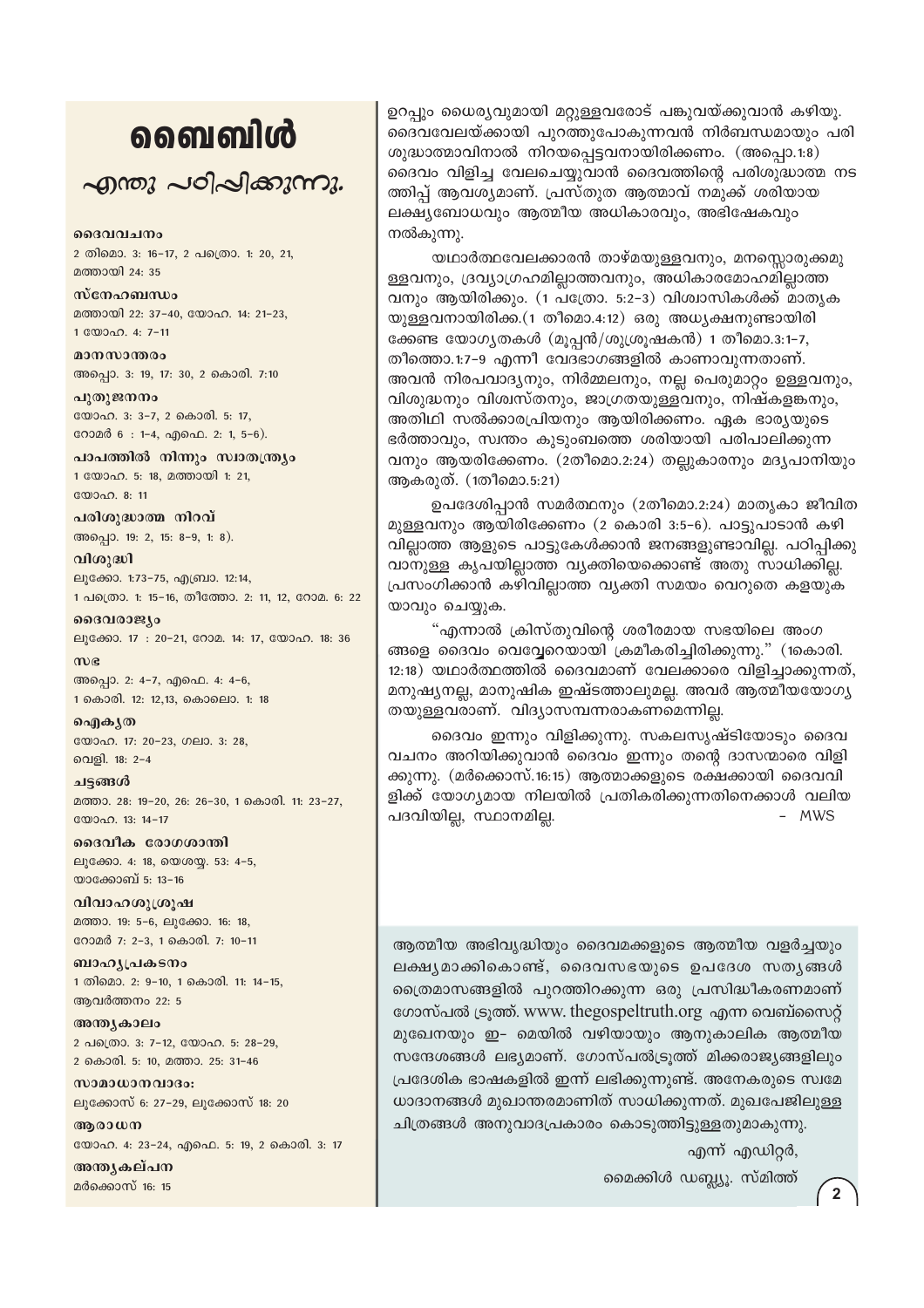## പത്രാധിപലേഖനം

'എന്നാൽ അവർ വിശ്വസിക്കാത്തവനെ എങ്ങനെ വിളിച്ചപേക്ഷിക്കും? അവർ കേട്ടിട്ടില്ലാത്തവനിൽ എങ്ങനെ വിശ്വസിക്കും? പ്രസംഗിക്കുന്നവൻ ഇല്ലാതെ എങ്ങനെ കേൾക്കും? ആരും അയയ്ക്കാതെ എങ്ങനെ പ്രസം ഗിക്കും? നന്മ സുവിശേഷിക്കുന്നവരുടെ കാൽ എത്ര മനോഹരം?" എന്ന് എഴുതിയിരിക്കുന്നുവല്ലോ. -റോമർ. 10:14-15



ദൈവവിളിക്കനുസരിച്ച് തങ്ങളുടെ ജീവിതസൗകര്യങ്ങൾ ത്യജിച്ച വിശ്വാസപിതാക്കന്മാരെ ഓർത്തു ഞാൻ ദൈവത്തെ സ്തുതിക്കുന്നു. ദൈവവചനത്തെ യഥാർത്ഥമായി പ്രസംഗിച്ചു കൊണ്ട് സ്വർഗ്ഗീയ ദർശനത്തെ പൂർണ്ണമായി അനുസരിച്ച് സമർപ്പി ക്കപ്പെട്ട ജീവിതം നയിച്ചവരാണിവർ. സമൂഹത്തിൽ അന്ധ കാരത്തിൽ കഴിഞ്ഞ ധാരാളം ജീവിതങ്ങളെ സുവിശേഷം രൂപാന്ത രപ്പെടുത്തി, മാത്രമല്ല ഇനിയും ആ സത്യങ്ങൾ ധാരാളമായി അറി യിക്കുവാനുണ്ട്. ഇന്നത്തെ ആത്മീയഗോളം മുഴുവനും കള്ളപ്രവാ ചകന്മാരെക്കൊണ്ടും ദുരുപദേഷ്ടാക്കന്മാരെക്കൊണ്ടും നിറഞ്ഞിരി ക്കുകയാണ്. വിശുദ്ധിയുടെയും മാനസാന്തരത്തിന്റെയും സന്ദേശ മല്ല മറിച്ച് "സമൃദ്ധി"യുടെയും രോഗസൗഖ്യത്തിന്റെയും ദൂതുകൾ മാത്രമേ കേൾക്കാനുള്ളൂ.

ശുശ്രൂഷയെക്കുറിച്ച് എഴുതുവാനാണ് ഇത്തവണ കർത്താവ് എനിക്ക് പ്രേരണ നൽകുന്നത്. വിശ്വസ്തരായ ദൈവവേലക്കാരുടെ അഭാവമാണ് വാസ്തവത്തിൽ എവിടെയും കാണുന്നത്. ഇന്നത്തെ ആത്മീയലോകത്ത് എല്ലായിടത്തും കപടഭക്തിക്കാരും ദൈവനാ മത്തെ ദുഷിക്കുന്നതിനു കാരണക്കാരുമാണ് നടമാടുന്നത്. യഥാർത്ഥവേലക്കാരുടെ ഉത്തമയോഗ്യതകളെ വിശ്വാസസമൂഹത്തെ ഓർപിച്ചുണർത്തുവാനാണ് ഞാൻ ശ്രമിക്കുന്നത്.

ശുശ്രൂഷകന്മാർക്ക് മിക്കപ്പോഴും കഷ്ടപ്പാടുകളിലൂടെ പോകേ ണ്ടതായി വരും എന്നാൽ പരിശുദ്ധാത്മാവിന്റെ അഭിഷേകത്തോടു കൂടി തങ്ങളുടെ വേലതികയ്ക്കുന്നതിനേക്കാൾ വലിയതായി ഒന്നു മില്ല. വിശ്വസ്തശുശ്രൂഷകന്മാർ രക്ഷാദൂത് വളരെ ശക്തിയോടും ആത്മഭാരത്തോടും കൂടി വിളിച്ചറിക്കുന്നവരാണ്.

കൈവയ്പ്പ് ശുശ്രൂഷയെ കുറച്ചുകൂടി ചുരുക്കമായെങ്കിലും ഈ പംക്തിയിൽ വിവരിക്കുന്നുണ്ട്. കൈവയ്പ്പ് എന്നത് വളരെ പ്രധാനപ്പെട്ട ഗൗരവമായ ഒരു കാര്യം തന്നെ. ചിലർ ഈ ഉപദേശ ത്തോട് അല്പം സങ്കോചത്തിലുള്ള മനോഭാവമാണ് വച്ചു പുലർത്തുന്നത്. വിഷമഘട്ടങ്ങളിൽ ഉറച്ചനിലപാടുകൾ എടുക്കുന്ന തിൽ ഭയത്തോടെ നോക്കികാണുന്നവർക്ക് ഇതും ഭയമാണ് ഉടലെ ടുക്കുന്നത്. പഥ്യോപദേശത്താൽ സഭയെ പോറ്റി പുലർത്തു ന്നവർക്ക് സമർത്ഥരും വിശ്വസ്തരുമായ ശുശ്രൂഷകരെ തിരിച്ചറിയു വാനും അവരെ കൈവച്ച് ശുശ്രൂകൾക്ക് വേർതിരിച്ച് അധികാരപെ ടുത്തുന്നതും ഒരനുഗ്രഹം തന്നെയാണ്.

എന്ന് കർത്തൃശുശ്രുഷയിൽ മൈക്കിൾ ഡബ്ല്യു സ്മിത്ത് <mark>ഇ</mark>ന്റർനെറ്റിൽ കുടുതൽ വായിക്കാം.

#### www.thegospeltruth.org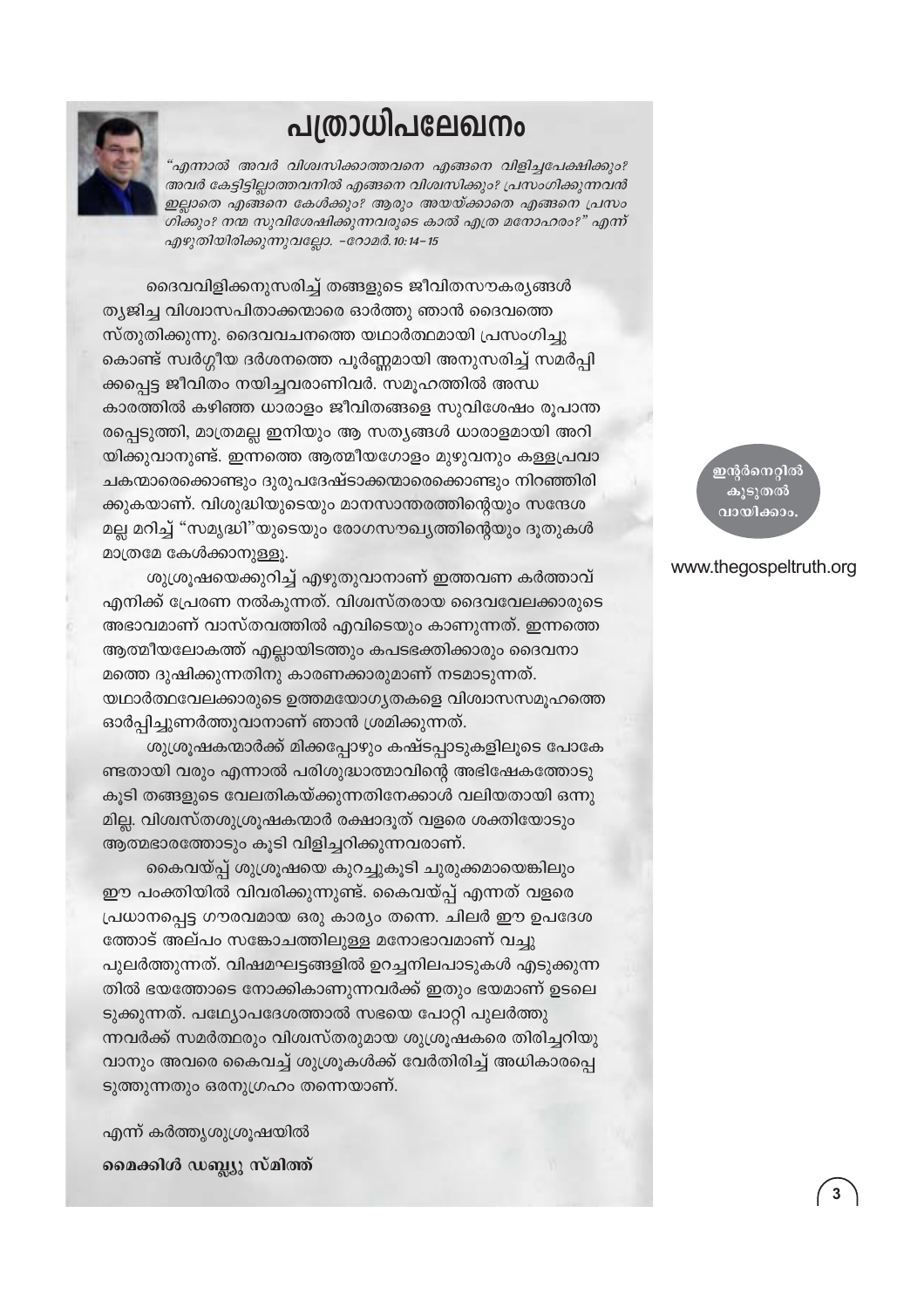## ബൈബിൾ പഠന സഹായി

### വിഷയം : ദൈവീക ശുശ്രൂഷ

വായനഭാഗം : അവൻ ചിലരെ അപ്പൊസ്തലന്മാരായും ചിലരെ പ്രവാചകന്മാ രായും ചിലരെ സുവിശേഷകന്മാരായും ചിലരെ ഉപദേഷ്ടാക്കന്മാരായും ചിലരെ ഇടയന്മാരായും നിയമിച്ചിരിക്കുന്നു. — എഫെസ്യർ 4: 11,12

രത്നചൂരുക്കം : ശുശ്രൂഷകന്മാർ ദൈവവിളിയുള്ളവരും, യോഗ്യന്മാരും, കഴിവു ള്ളവരും വിശ്വാസികൾക്ക് മാതൃകയുള്ളവരുമാകണം. മാത്രമല്ല അവർ വിശ്വസ്ത ന്മാരും ദൈവത്തിന്റെ അഭിഷേകത്താൽ നിറഞ്ഞവരും സത്യത്തെക്കുറിച്ച് ജന ത്തിന് മുന്നറിയിപ്പ് കൊടുക്കുന്നവരുമായിരിക്കണം.

- Ι. ശുശ്രൂഷക്കായുള്ള അധികാരപ്പെടുത്തൽ
	- A. മത്തായി. 28: 19-20 പോകുക, പഠിപ്പിക്കുക
	- B. മർക്കൊസ്. 16: 15-16 സകലജാതികളോടും സുവിശേഷം പ്രസംഗിക്കുക

#### II. ശുശ്രൂഷയുടെ പ്രകൃതം

- A. 2 കോരി 5: 20 ക്രിസ്തുവിന്റെ സ്ഥാനപതികൾ
- $B.$  1 കൊരി  $4: 1$  ദൈവത്തിന്റെ ഗൃഹവിചാരകന്മാർ
- C. ഫിലിപ്പ്യർ 1: 7 സുവിശേഷ ത്തിന്റെ വക്താക്കൾ
- III. ശുശ്രൂഷക ഉത്തരവാദിത്വം (പഴയനിയമം)
	- $A.$  യെശയ്യ 58: 1 നിലവിളിക്കുക, അടങ്ങിയിരിക്കരുത്.
	- $B.$  യെശയ്യ 62: 6-7 മതിലിന്മേ ലുള്ള കാവൽക്കാരായി
	- C. യിമെെ $\frac{1}{2}$  23: 1-5 വിശ്വസ്ത ഇടയന്മാർ
	- D. യെഹസ്ക്കേൽ. 3: 17-21 മുൻ അറിയിപ്പുകൊടുക്കുവാനുള്ള ബാധ്യതയുള്ളവർ

#### IV. വചനം പ്രസംഗിക്കാനുള്ള കടമ

- A. എഫെസ്യ 3: 8,9 ക്രിസ്തു വിന്റെ അപ്രമേയധനം
- B. അപ്പൊ 5: 19–20 ജീവന്റെ വചനം പ്രസ്താവിക്കുക
- C. അപ്പൊ 20: 26-31 ദൈവാലോ ചന അറിയിക്കുക, മേൽനോട്ടം വഹിക്കുക, സഭയെ പുലർത്തുക, ജാഗ്രതയോടെ മുന്നറിയിപ്പുകൊടുക്കുക
- $D.$  തിത്തൊസ് 2: 15 പോറ്റുന്നതോ ടൊപ്പം തികഞ്ഞ അധികാര ത്തോടെ ശാസിക്കുക

#### V. പ്രസംഗശൈലി

- A. 2 കൊരി 4:5 ക്രിസ്തുവിനെ പ്രസംഗിക്ക, നമ്മെയല്ല
- $B.$  1 കൊരി 2: 1-5 മനു ഷ്യന്റെ വശീകരണവാക്കാ ലല്ല ശക്തിയോടെ
- C. 1 പത്രോസ് 4: 11 ക്രിസ്തു വിന്റെ മഹത്വത്തിന് ഒത്തവണ്ണം
- $D.$  എഫെസ്യ 4: 15 ക്രിസ്തു വിന്റെ സ്നേഹത്തിൽ സത്യം സംസാരിക്കുക
- E. അപ്പൊ 20: 20, 27 ഒന്നും മറച്ചു വയ്ക്കാതെ
- F. 1 തെസ്സ 2: 4,5 മനുഷ്യപ്രീതി ക്കായല്ല (ഗലാത്യ 1:10,11)
- G. മത്തായി 10: 28 മനുഷ്യഭയമി ല്ലാതെ
- VI. മറ്റ് ശുശ്രൂഷകചുമതലകൾ
	- A. 1 തെസ്സ 5:14 മുൻ അറിയിക്ക, ആശ്വസിപ്പിക്കുക, പിന്തുണക്ക, ക്ഷമയോടെ
	- B. 2 തീമോ 2:15 പഠനം, ധ്യാനം, ഒരുക്കം (1 തീമൊ 4:14,15)
	- C. മത്തായി 10:7-8 ഔദാര്യമായി കൊടുക്കുക

#### ഉപസംഹാരം

വചനം പ്രസംഗിക്ക. സമയത്തിലും അസ മയത്തിലും ഒരുങ്ങി നിൽക്ക. സകല ദീർക്ഷമയോടും ഉപദേശത്തോടും കുടെ ശാസിക്ക. തർജ്ജനം ചെയ്ക, പ്രബോ ധിപ്പിക്കുക, അവർ പഥ്യോപദേശം പൊറു ക്കാതെ കർണ്ണരസമാകുമാറ്, സ്വന്തമോ ഹങ്ങൾക്കൊത്തവണ്ണം ഉപദേഷ്ടക്ക ന്മാരെ പെരുക്കുകയും സതൃത്തിന് ചെവി കൊടുക്കാതെ കെട്ടുകഥകേൾപ്പാൻ തിരി കയും ചെയ്യുന്നകാലം വരും. നീയോ സകലത്തിലും നിർമ്മദൻ ആയിരിക്ക…. നിന്റെ ശുശ്രൂഷ നിറപടിയായി ചെയ്ക.

- 2 തീമൊ 4:2 -5



ശുശ്രൂഷകന്മാർക്കുണ്ടായി രിക്കേണ്ട വേദപുസ്തക അടിസ്ഥാന യോഗ്വതകൾ

\*\*\*\*\*\*\*\*\*\*\*\*\*\*

അപ്പൊ 1:8 പരിശുദ്ധാത്മനിറവ് (ലൂക്കോസ് 24:49)

2 തീമൊ 2:24 ഉപദേശിപ്പാൻ സമർത്ഥൻ  $(1 \n<sub>0</sub> \n<sub>0</sub> \n<sub>0</sub> \n<sub>0</sub> \n<sub>0</sub> \n<sub>0</sub> \n<sub>0</sub> \n<sub>0</sub> \n<sub>1</sub> \n<sub>0</sub> \n<sub>0</sub> \n<sub>1</sub> \n<sub>0</sub> \n<sub>0</sub> \n<sub>1</sub> \n<sub>0</sub> \n<sub>0</sub> \n<sub>1</sub> \n<sub>0</sub> \n<sub>1</sub> \n<sub>0</sub> \n<sub>0</sub> \n<sub>1</sub> \n<sub>0</sub> \$ 

> 2 കൊരി 3: 5-6 കഴിവുള്ളവർ (തീത്തൊ 1:9)

2 തിമൊ 2: 6 ആദൃഫലം അനുഭവിക്കുന്നവർ

1 പക്രൊ 5 : 2-3 സന്മനസ്സുള്ളവർ, വിശ്വാസികൾക്ക് മാതൃകയുള്ളവർ  $(1 \n<sup>0</sup> \n<sup>0</sup> \n<sup>0</sup> \n<sup>1</sup> \n<sup>0</sup> \n<sup>1</sup> \n<sup>1</sup> \n<sup>1</sup> \n<sup>0</sup> \n<sup>1</sup> \n<sup>1</sup> \n<sup>1</sup> \n<sup>1</sup> \n<sup>1</sup> \n<sup>1</sup> \n<sup>1</sup> \n<sup>1</sup> \n<sup>1</sup> \n<sup>1</sup> \n<sup>1</sup> \n<sup>1</sup> \n<sup>1</sup> \n<sup>1</sup> \n<sup>1</sup> \$ 

അപ്പൊ 20:19 താഴ്മയുള്ളവർ

1 തീമൊ 3:1 - 7, തീത്തൊ 1 : 7-9 നിർമ്മദൻ. നല്ല പെരുമാറ്റമുള്ളവർ, ഏകഭാരൃയുടെ ഭർത്താവ്, സ്വന്തകുടുംബത്തെ ശരിയായി പരിപാലിക്കുന്നവൻ, അതിഥി സൽക്കാര പ്രിയൻ, മദൃപാനിയാകരുത്, ജഡികനാകരുത്, ദീർഘക്ഷമയുള്ളവൻ, നല്ല സാക്ഷ്യമുളളവൻ, വിശുദ്ധൻ, വിശ്വസ്തൻ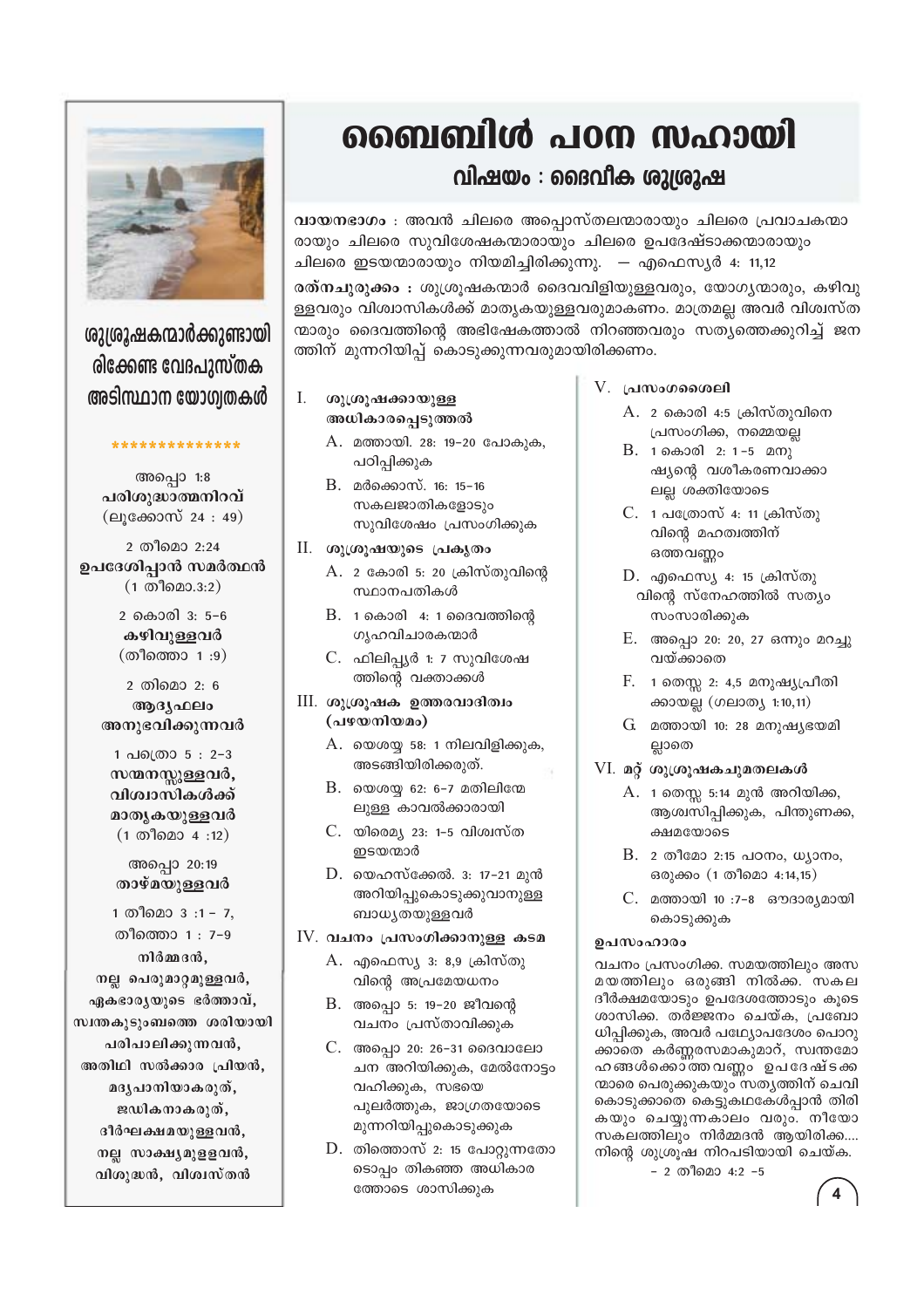# ൈവികശുശ്രൂഷ

#### ദൈവീകമായ വിളി

ദൈവത്തിന്റെ ആത്മാവാണ് അപ്പൊസ്തലന്മാരെയും, പ്രവാചകന്മാരെയും, സുവിശേഷകന്മാകന്മാരെയും, ഇടയ ന്മാരെയും, ഉപദേഷ്ടാക്കന്മാരെയും, വിളിക്കുന്നതും യോഗ്യരാക്കുന്നതും . ശുശ്രുഷ നല്കുന്നത് "വിശുദ്ധന്മാ രുടെ യഥാസ്ഥാപനത്തിനും .... ക്രിസ്തുവിന്റെ ശരീര ത്തിന്റെ ആത്മീകവർദ്ധനയ്ക്കും, ദൈവപുത്രനെക്കുറി ച്ചുള്ള പരിജ്ഞാനത്തിലും ഐക്യതയിലും തികഞ്ഞു

വരുവാനുമാകുന്നു" (എഫെസ്യർ 4:13) ഭൂലോകത്തിൽ ഒക്കെയും പോയി സക ലസൃഷ്ടികളോടും സുവിശേഷം അറി യിക്കുവാൻ യേശു, ശിഷ്യന്മാരെ നിയോ ഗിച്ചതുപോലെ , അവിടുന്ന് ഇന്നും നിയോഗിക്കുന്നു. (മർക്കൊസ് 16:15-16). നിത്യതയുള്ള പ്രാണൻ നാശത്തിൽ ആയിരിക്കുന്നതിനാൽ ദൈവവചനം അറിയിക്കുന്നത് വളരെ ഗൗരവമേറിയ നിയോഗമാണ്. ഒരുവൻ അദ്ധ്യക്ഷ സ്ഥാനം (മൂപ്പൻ) കാംക്ഷിച്ചാൽ നല്ല വേല ആഗ്രഹിക്കുന്നു. (1 തിമൊ. 3:1) യാദൃശ്ചികമായോ, അലക്ഷ്യമായോ സ്വീകരിക്കേണ്ടതല്ല ആ പദവി , പിന്നെയോ ഒരുവന്റെ ജീവിതത്തിൽ ദൈവവിളിയും പരിശുദ്ധാത്മ അഭിഷേ കവും ഉണ്ടായിട്ട് ചെയ്യേണ്ട ശുശ്രുഷ ആകുന്നു അത്.



വിശ്വാസികളെ സേവിക്കുന്നതിനും അവരുടെ ആത്മീയ ഉന്നമനത്തിനും വേണ്ടി നില്ക്കണം, അല്ലാതെ തങ്ങളുടെ സുഖസൗകര്യങ്ങൾക്കു വേണ്ടി ആയിരിക്കരുത്. "നിങ്ങ ളുടെ വിചാരണയിലുള്ള ദൈവത്തിന്റെ ആട്ടിൻകൂട്ടത്തെ മേയിച്ചുകൊള്ളുവിൻ. നിർബന്ധത്താലല്ല, ദൈവത്തിനു ഹിതമാംവണ്ണം മനഃപൂർവ്വമായും, ദുരാഗ്രഹത്തോടെയല്ല ഉന്മേഷത്തോടെയും ഇടവകകളുടെമേൽ കർതൃത്വം നട ത്തുന്നവരായിട്ടല്ല ആട്ടിൻകൂട്ടത്തിനു മാതൃകകളായി

> തീർന്നുകൊണ്ട് അദ്ധ്യക്ഷത ചെയ്യു വിൻ" (1 പത്രോസ് 5:2). "സൗജന്യ മായി നിങ്ങൾക്കു ലഭിച്ചു സൗജന്യ മായി കൊടുക്കുവിൻ" (മത്തായി 10:8).

#### മതിലുകളിന്മേലുള്ള കാവല്ക്കാർ

പഴയനിയമം വളരെ ഹൃദയസ്പർശിയാ യതും പ്രസക്തവുമായ നിർദ്ദേശങ്ങൾ ശുശ്രുഷകന്മാർക്ക് നല്കുന്നു ണ്ട്"ഞാൻ നിന്റെ മതിലുകളിന്മേൽ കാവൽക്കാരെ ആക്കിയിരിക്കുന്നു; അവർ രാവോ പകലോ ഒരിക്കലും മിണ്ടാതെയിരിക്കുകയില്ല" (യെശയ്യാവ് 62:6) "ഉറക്കെ വിളിക്ക; അടങ്ങിയിരിക്ക രുത്! കാഹളം പോലെ നിന്റെ ശബ്ദം ഉയർത്തി, എന്റെ ജനത്തിന് അവരുടെ ലംഘനങ്ങളെയും യാക്കോബ് ഗൃഹ ത്തിന് അവരുടെ പാപങ്ങളേയും അറി

#### യോഗ്യരായ വേലക്കാർ

ജീവിതത്തിന്റെ എല്ലാ തലങ്ങളിലും പ്രതിനിധീകരിക്കു വാൻ വിളിക്കപ്പെട്ടിരിക്കുന്ന സ്ഥാന

പതികളാണ് ശുശ്രൂഷകന്മാർ. അതുകൊണ്ട് വിളിക്കു യോഗ്യമാംവണ്ണം നടക്കേണ്ടത് അവഗണിക്കുവാൻ കഴി യാത്ത ആവശ്യം ആകുന്നു.(എഫെസ്യർ 4:1). അവരുടെ സ്വഭാവം, വസ്ത്രം, ജീവിതശൈലി എല്ലാം ആത്മാവിൽ ക്രിസ്തുവിന് മഹത്വം നല്കുന്നതായിരിക്കണം. ശുശ്രൂഷ കന്മാർ ദൈവവചന പ്രകാരമുള്ള യോഗ്യതയില്ലാത്തവർ എങ്കിൽ, ദൈവം വിളിച്ച് ആ യോഗ്യത നൽകുന്നത് വരേയും അവർ ശുശ്രൂഷിക്കരുത്. അവർ ക്രിസ്തുവിന്റെ ശുശ്രൂഷകന്മാരും, "ദൈവമർമ്മങ്ങളുടെ ഗൃഹവിചാരക ന്മാരും" എന്നിങ്ങനെ ഓരോരുത്തർ എണ്ണിക്കൊണ്ട് (1കൊരിന്ത്യർ 4:1) വിശ്വാസം സംരക്ഷിക്കുന്നവർ ആയിരി ക്കണം.

അയോഗ്യരും വ്യാജന്മാരുമായ ശുശ്രുഷകന്മാർ ദൈവവ ചനം കൈകാര്യം ചെയ്യുന്നതിനാൽ ലോകത്തിൽ എല്ലായി ടത്തും ദൈവവേല തടസ്സപ്പെടുന്നുണ്ട്. ദൈവദാസന്മാർ

യിക്കുക." (യെശയ്യ 58:1) ജീവിതത്തിന് സ്വാദ് പകരുന്ന നിത്യസുവിശേഷം മരണം വരെയും പറയുന്നതിന് മതി ലുകളിന്മേൽ ആക്കിവച്ചിരിക്കുന്നവരാണ് ശുശ്രൂഷകന്മാർ. ശത്രുവന്ന് ജനത്തിന്റെ ഇടയിൽ പ്രവർത്തിക്കുന്നത് കണ്ടിട്ട് ജനത്തിനെ ബോധവാന്മാരാക്കാതെ മിണ്ടാതെയി രുന്നാൽ അവരുടെ ആത്മാവിന്റെ നഷ്ടം ദൈവം ശുശ്രു ഷകനോട് ചോദിക്കും (യെഹസ്ക്കേൽ 3:17–21). ശുശ്രൂഷ കൻ ദൈവീക ഉപദേശം കൊടുത്തിട്ടും അനുസരിക്കാതെ മുന്നോട്ടു പോയാൽ ജനങ്ങൾ തന്നെ കുറ്റക്കാർ ആയിരി ക്കും. ഒരു വലിയ ഉത്തരവാദിത്വത്തിന് കണക്കു ബോധി പ്പിക്കേണ്ടവരായതിനാൽ എത്ര ഗൗരവമായ കാര്യമാണ് ഒരു ശുശ്രൂഷകൻ ആയിരിക്കുക എന്നത്.

#### വചനം പ്രസംഗിക്കുന്ന ജോലി

ശുശ്രുഷകന്മാരെ വിളിച്ചിരിക്കുന്നത് ക്രിസ്തുവിന്റെ അപ്ര മേയധനത്തെ (എഫെസ്യർ 3:8) ലോകത്തിൽ എല്ലാവ രോടും പ്രസംഗിക്കുവാനാണ് (അപ്പോ.പ്രവർത്തികൾ 5:20). യേശുക്രിസ്തുവിൽ കുടിയുള്ള രക്ഷയുടെ സുവി

5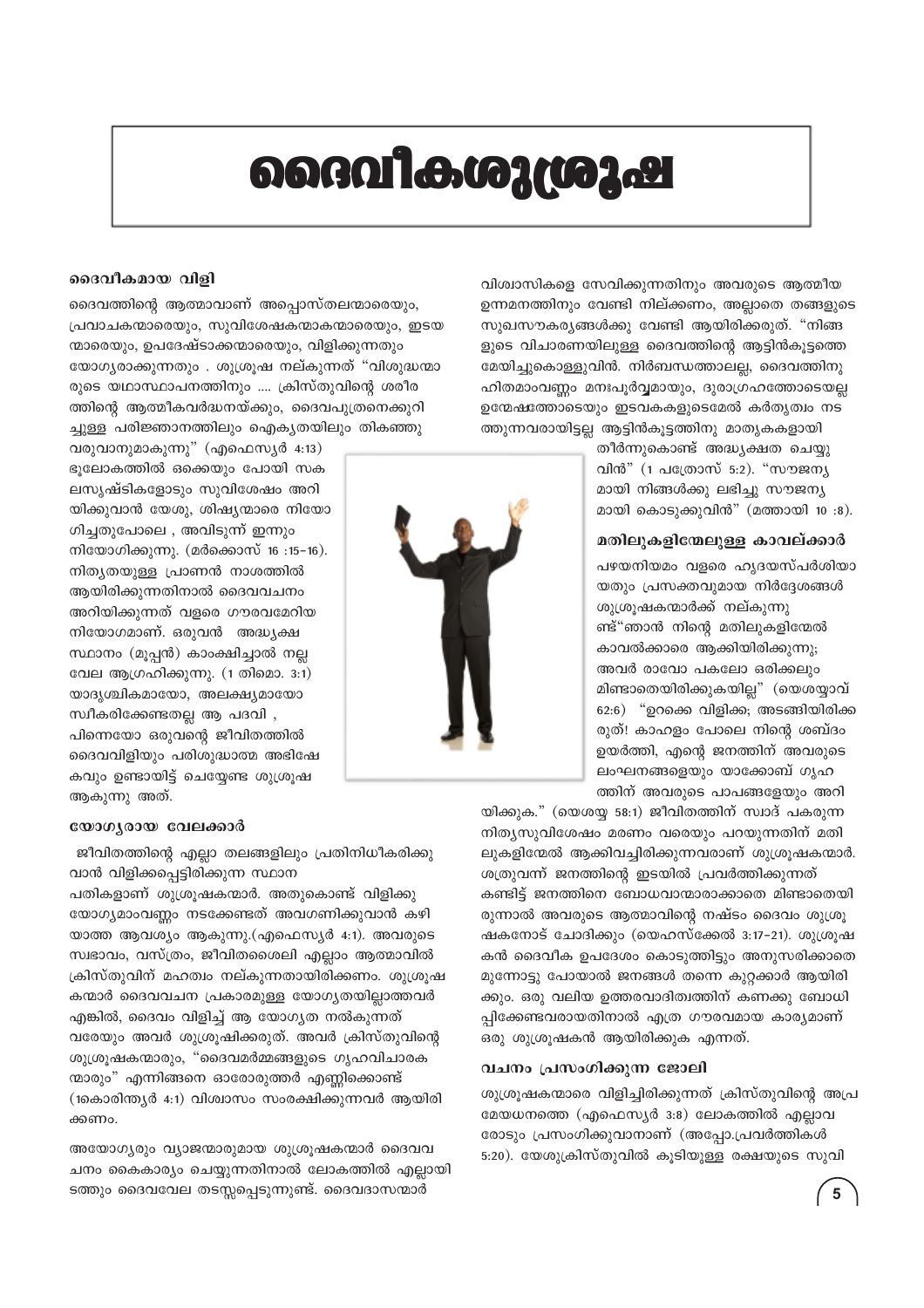ശേഷം പങ്കുവയ്ക്കുന്നത് ഒരു ബഹുമതിയും സന്തോഷ വുമാണ്. "ദൈവത്തിന്റെ ആലോചന ഒട്ടും മറച്ചുവ യ്ക്കാതെ ഞാൻ മുഴുവനും അറിയിച്ചു തന്നുവല്ലോ" എന്ന് പൗലോസ് എന്നു പ്രസ്താവിച്ചതുപോലെ ആയിരി ക്കണം സുവിശേഷകന്മാർ (അപ്പോ:പ്രവർത്തികൾ 20:27). സത്യമായത് പ്രസംഗിക്കുമ്പോൾ പ്രതിസന്ധികൾ അകത്തും പുറത്തും ഉണ്ടാകും, എന്നാൽ ശുശ്രൂഷകന്മാർ

പൂർണ്ണഗൗരവത്തോടെ പ്രസംഗി ക്കുകയും പ്രബോധിപ്പിക്കുകയും ശാസിക്കുകയും വേണം (തീ ത്തോസ് 2:15). മനുഷ്യരെ പ്രീതി പ്പെടുത്തുവാനല്ല ദൈവത്തെ പ്രസാദിപ്പിക്കുവാനാണ് പ്രസംഗി ക്കേണ്ടത്. (1 തെസ്സലൊനികൃർ 2:4-5). മനുഷ്യനെയോ വരുവാ നുള്ള പീഡകളെയോ ഭയപ്പെട്ടു കൊണ്ട് ആയിരിക്കരുത് പ്രസംഗം (മത്തായി 10:28)

#### ആട്ടിൻകൂട്ടത്തെ മേയിക്കുക

ദൈവം, ആത്മീക അദ്ധ്യക്ഷ

ന്മാരായി ശുശ്രൂഷകന്മാരെ നിയമിച്ചിരിക്കുന്നത് ജനത്തിനു മേൽ കർത്ത്യത്വം നടത്തുവാനല്ല, ഇടയൻ ആടുകളെ പാലിക്കുന്നതുപോലെ അവരെ സേവിക്കുവാൻ ആകുന്നു. അവർ ദൈവത്തിന്റെ സഭയ്ക്ക് ആവശ്യമായ ആഹാരം നൽകി മേയിക്കണം (അപ്പെ. പ്രവർത്തികൾ 20:28). ഒരു ത്തൻ പ്രസംഗിക്കുന്നു എങ്കിൽ ദൈവത്തിന്റെ അരുളപ്പാട് പ്രസംഗിക്കുന്നതു പോലെയും ശുശ്രൂഷിക്കുന്നു എങ്കിൽ ദൈവം നല്കുന്ന പ്രാപ്തിക്ക് ഒത്തവണ്ണവും യേശുക്രി സ്തുമൂലവും ദൈവനാമമഹത്വത്തിന് ആയിരിക്കണം (1 പത്രോസ് 4:11). അഭിപ്രായങ്ങളോ, കേവലം പാരമ്പര്യ ങ്ങളോ, ചരിത്രങ്ങളോ പറയാതെ ശുശ്രൂഷകന്മാർ ദൈവ ത്തിന്റെ പരിശുദ്ധവും മാറ്റമില്ലാത്തതുമായ വചനത്തിൽ നിന്നുവേണം പ്രസംഗിക്കുവാൻ. അനേകരും സ്വയം ഉയർത്തി ഉല്ലാസപരവും ബൗദ്ധികവും വ്യക്തിപ്രഭാവ ങ്ങളെ ഉയർത്തുന്നതുമായ ശുശ്രൂഷകളാണ് ചെയ്യുന്നത്. ശരിയായ ശുശ്രൂഷകൻ തങ്ങളുടെ പ്രാപ്തി ദൈവത്തിന്റെ ദാനം എന്നു ചിന്തിക്കണം (2 കൊരിന്ത്യർ 3:5-6). "യേശു ക്രിസ്തുവിനെ കർത്താവെന്നും ഞങ്ങളെയോ യേശു നിമിത്തം നിങ്ങളുടെ ദാസന്മാർ എന്നത്രേ ഞങ്ങൾ പ്രസം ഗിക്കുന്നതു (2 കൊരിന്ത്യർ 4:5). ക്രിസ്തുവിൽ കേന്ദ്രീകൃ തമായിരിക്കണം ശുശ്രൂഷ മനുഷ്യനിൽ ആയിരിക്കരുത്.

#### സന്തുലിതമായ ശുശ്രൂഷ

പരിശുദ്ധാത്മ നിറവുള്ള പ്രസംഗം ലഭിക്കുന്നത് രക്ഷകനെ അറിഞ്ഞ് കുടെ നടക്കുകയും ദൈവ പ്രേരണയാൽ ലഭി ക്കുന്ന സന്ദേശത്തിനോട് വിശ്വസ്തത കാണിക്കുകയും ചെയ്യുമ്പോൾ ആകുന്നു. പൗലോസ് പ്രസ്താവിച്ചത് തന്റെ പ്രസംഗത്തിന് ജ്ഞാനമോ വൈഭവമോ ഇല്ല എന്നാണ്. യേശുക്രിസ്തുവിനെ പ്രസംഗിക്കുകയല്ലാതെ ജ്ഞാന ത്തിന്റെ വശീകരണവാക്കുകൾ ആയിരുന്നില്ല പൗലോസി ന്റെത്. ആത്മാവിന്റെയും ദൈവശക്തിയുടെയും പ്രദർശന ത്താലായിരുന്നു അത് (1 കൊരിന്ത്യർ 2: 1-5). യഥാർത്ഥ അഭിഷേകത്താലുള്ള ശുശ്രൂഷയിൽ വിവേചനാധികാരം മാറ്റിനിർത്തുവാൻ കഴിയുകയില്ലയെങ്കിലും ശുശ്രുഷയുടെ



രിക്കും.

ശ്രദ്ധിക്കുകയും , സതൃസ ന്ധരായ ആത്മാക്കൾക്ക് വളർച്ചയും ജീവനും നൽകുന്ന കാര്യങ്ങൾ വിട്ടു കളയുകയും ചെയ്യുന്നു. ശ്രുശ്രുഷയിൽ ആവശ്യമായ സന്തുലിത സ്ഥിതിവേണം.

കരുതുന്ന ശുശ്രൂഷ

"വചനം പ്രസംഗിക്കുക,

സമയത്തും അസമയത്തും ഒരുങ്ങി നിൽക്കുക; സകല

ദീർഘക്ഷമയോടും ഉപദേശ

പെരുമാറുന്നതിൽ അധികം

അടിസ്ഥാനം സ്നേഹത്തിലുള്ളതു ആയിരിക്കണം. "സ്നേഹത്തിൽ സത്യം സംസാരിച്ചുകൊണ്ട് ക്രിസ്തു എന്ന തലയോളം വളരുവാൻ ഇടയാകും. (എഫെസ്യർ 4 :15). ചില ശൂത്രൂഷകന്മാർ വിവേചനത്തിൽ കൂടുതൽ ശ്രദ്ധ കേന്ദ്രീകരിക്കുന്നതിനാൽ സ്നേഹത്തിന്റെ അർത്ഥ വത്തായതും കൂടുതൽ ആഴമേറിയതുമായ സന്ദേശങ്ങൾ നഷ്ടപ്പെടുന്നു. മറ്റുചിലർ സ്നേഹത്തിൽ ജനങ്ങളോട്

ത്തോടും കൂടെ ശാസിക്കുക; തർജ്ജനം ചെയ്യുക,

പ്രബോധിപ്പിക്കുക എന്നാണ് തിമൊഥെയൊസിനോട്

നിർദ്ദേശിച്ചതു (2 തിമൊഥെയൊസ് 4:2). ജീവിതത്തിലെ

പരിശോധനകൾക്കും വികാരങ്ങൾക്കും അപ്പുറം വിശ്വ

സ്തനായിരിക്കുന്നതാണ് പ്രധാനം. ശുശ്രുഷകന്മാർ

ദീർഘക്ഷമയും സഹിഷ്ണുതയും കാത്തുകൊണ്ട്

സ്നേഹം, സന്തോഷം, സൗമൃത, എളിമ മുതലായവ

യുടെ ആഴങ്ങളിലേക്ക് പോകണം. ശുശ്രൂഷയിൽ യോഗ്യ

നായ ഒരുവൻ ബലഹീനനെ താങ്ങുന്നവൻ ആയിരിക്കും

(1 തെസ്സലൊനികൃർ 5 : 14). അവൻ ക്ഷമയും ദയയുമു

സംരക്ഷിക്കുന്നതു പോലെ സംരക്ഷിക്കുന്നവനും ആയി

ള്ളവനും ആട്ടിൻകൂട്ടത്തെ ഇടയശ്രേഷ്ഠനായ യേശു,

ശുശ്രൂഷയിലെ ഒരുക്കം ഏതു ജോലിയിലോ വിളിയിലോ എന്നതു പോലെ ശുശ്രു ഷകന്മാർ വചനം പഠിക്കുവാൻ സ്വയം തയ്യാറാകണം. "സത്യവചനത്തെ യഥാർത്ഥമായി പ്രസംഗിച്ചുകൊണ്ട് ലജ്ജിക്കുവാൻ സംഗതിയില്ലാത്ത വേലക്കാരനായി ദൈവ ത്തിനു കൊള്ളാകുന്നവനായി നില്ക്കുവാൻ ശ്രമിക്കുക " (2 തിമൊഥെയോസ് 2:15). "ഇതിൽ തന്നെ ഇരുന്നുകൊ ള്ളുക; നിന്നെ തന്നെയും ഉപദേശത്തെയും സൂക്ഷിച്ചു കൊള്ളുക" എന്നതു പ്രധാനമായ കാര്യമാണ് (1 തിമൊ ഥെയോസ് 4:14-16). ജനം ദൈവഹിതം വ്യക്തമായി മന സ്സിലാക്കുന്നതിന് ശുശ്രൂഷകന്മാർ പ്രാഗത്ഭ്യത്തോടെ

വിശ്വസ്തമായ ശുശ്രൂഷ

സംസാരിക്കണം (2കൊരിന്ത്യർ 3:14-16)

സത്യസന്ധരായ എല്ലാം ശുശ്രൂഷകന്മാരും കർത്താവി നോടും സ്വർഗ്ഗീയദർശനത്തോടും വിളിയോടും വിശ്വസ്ത രായിരിക്കട്ടെ. നമ്മുടെ കർത്താവായ യേശുക്രിസ്തു വിന്റെ കൃപയും സ്നേഹവും പരിശുദ്ധാത്മാഭിഷേക ത്തിന്റെ ശക്തിയും നിങ്ങളോടുകുടെയിരിക്കട്ടെ.  $6$ 

 $-MWS$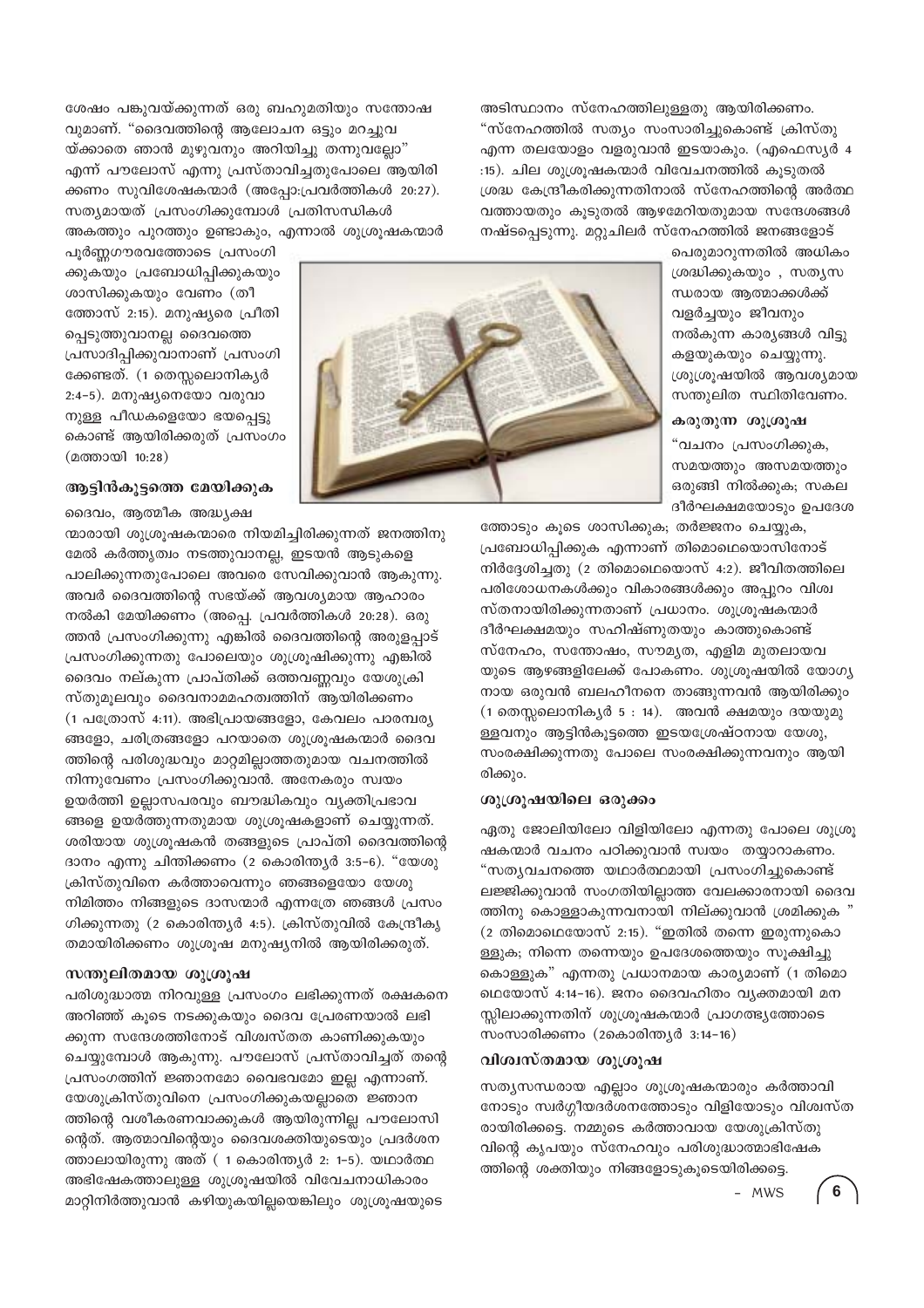### ചോദ്വവും ൭ത്തരവും

#### കൈവയ്പ്പ് ശുശ്രൂഷ എന്താണ്?

ശുശ്രൂഷകന്റെ വിളിയും യോഗ്യതയും അംഗീകരിച്ചുകൊണ്ടു അയാളുടെ തലയിൽ കൈവച്ചുകൊണ്ട് അഭിഷി ക്തരായ ശുശ്രൂഷകന്മാർ പ്രാർത്ഥിക്കു ന്നതാണ് കൈവച്ച നിയോഗിക്കൽ. പട്ടണംതോറും മുപ്പന്മാരെ ആക്കിവ യ്ക്കുവാൻ പൗലോസ് തിമൊഥെയോ സിനോട് ആവശ്യപ്പെട്ടു (തീത്തോസ് 1:5). അഭിഷിക്തനായി നിയോഗിക്കുക എന്നതിന് ചുമതലപ്പെടുത്തുക, ക്രമ ത്തിൽ ആക്കുക മുതലായ അർത്ഥമ ാണ് ഉള്ളത്. "എന്റെ കൈവയ്പിനാൽ നിന്നിലുള്ള ദൈവത്തിന്റെ കൃപാവരം ജ്വലിപ്പിക്കണം" എന്ന് തിമൊഥെയൊ സിനോട് പൗലോസ് ആവശ്യപ്പെട്ടു  $(2 \n *തിമൊഥയൊസ് 1:6) പ്രത്യേക*$ 

വേലയ്ക്കു വേണ്ടി വേർതിരിച്ചു കൊണ്ട് ദൈവീകമായ അംഗീകാര ത്തെയും ചുമതലപ്പെടുത്തലിനെയും സഭയിൽ പരസ്യപ്പെടുത്തുന്ന തിരുവ ചന മാതൃകകൾ വേറെയും ഉണ്ട്.

അപ്പോസ്തല പ്രവർത്തികൾ 13:2-4 പരിഗണിക്കുമ്പോൾ "അവർ കർത്താ വിനെ ആരാധിച്ചും ഉപവസിച്ചും കൊണ്ടിരിക്കുമ്പോൾ ഞാൻ ബർന്ന ബാസിനെയും ശൗലിനെയും വിളിച്ചി രിക്കുന്ന വേലയ്ക്കായി അവരെ എനിക്ക് വേർതിരിക്കുവിൻ എന്ന് പരി ശുദ്ധാത്മാവ് പറഞ്ഞു. അങ്ങനെ അവർ ഉപവസിച്ചു പ്രാർത്ഥിച്ച് അവ രുടെ മേൽ കൈവച്ച് അവരെ പറഞ്ഞ യച്ചു." പരിശുദ്ധാത്മാവാണ് വര ങ്ങളും, വിളിയും യോഗ്യതയും എല്ലാം നൽകുന്നത് എന്ന് ഇവിടെ വ്യക്തമാ ക്കുന്നു.

കർത്താവിന്റെ വേലക്കാരും ഉപദേ ഷ്ടാക്കന്മാരും ദൈവീകമായ ശക്തി യാലും അധികാരത്താലും നിയോഗി ക്കപ്പെടണം, കൈവയ്പ്പു ശുശ്രൂഷ, ഒരുവനെ പരിശുദ്ധാത്മാവ് തിരഞ്ഞെ ടുത്തു യോഗൃനാക്കി എന്ന് സഭയിൽ അംഗീകരിക്കുന്ന ദൈവവചന പ്രകാര മുള്ള ഉപദേശത്തിന്റെ നടത്തിപ്പാണ്.

സഹോദരൻ ഓസ്റ്റിസ് വിൽസൺ 1979 ൽ "Faith and victory paper"ൽ ഈ

വിഷയത്തെക്കുറിച്ച് എഴുതിയത്.

കുടെ വേലചെയ്യുന്ന ശുശ്രുഷക ന്മാരുടെ ഇടയിൽ നിന്ന് അംഗീകാ രവും പിൻബലവും പ്രോത്സാഹ നവും ഉണ്ടാകുമ്പോൾ കൂടുതൽ ഫലവത്തായും സ്വതന്ത്രമായും വേല ചെയ്യുവാൻ ഒരു ശുശ്രൂഷ കന് കഴിയും എന്നത് തീർച്ച യുള്ള കാര്യമാണ്. ഒരാൾക്ക് കൂട്ടായ്മയിൽ 'മൂപ്പന്റെയോ', 'ഓവർസീയറുടെ'യോ വേല വിജ യകരമായി ചെയ്യുന്നതിന് അഭിഷി ക്തനായ മറ്റൊരു ശുശ്രൂഷകന്റെ കൈവയ്പ്പ് ആവശ്യമാണ്. ഒരു പക്ഷേ അയാൾ നന്നായി പ്രസം ഗിക്കുകയും ജനത്തെ നയിക്കു കയും ചെയ്യുന്ന ആളായിരിക്കാം, എന്നാൽ കൈവയ്പ്പിനാൽ നൽക പ്പെടുന്ന അധികാരത്താൽ കൂട്ടാ യ്മയിൽ പ്രശ്നങ്ങൾ ഉണ്ടായാൽ അത് ഫലവത്തായ നിലയിൽ പരിഹരിക്കുവാൻ കൂട്ടായ്മ നൽകുന്ന അംഗീകാരവും പിൻബ ലവും ഉപകരിക്കും.

#### കൈവയ്പ്പ് ആർക്കു നല്കണം?

കൈവയ്പ്പ് നല്കുവാനുള്ള ശുശ്രൂഷ കൻ ഒരു മുപ്പനുവേണ്ട ആത്മീകയോ ഗ്യതയും ദൈവീക അഭിഷേകവും വിളിയും ജീവിതത്തിലുള്ള ആൾ ആയിരിക്കണം. അയാൾ വിശുദ്ധി യിൽ മാതൃകയും ഉപദേശത്തിൽ സമർത്ഥനും, ക്രിസ്തുവിന്റെ ആത്മാ വുള്ളവനും ആയിരിക്കണം. പുതിയ ശിഷ്യൻ ആകുന്നു എങ്കിൽ പ്രായമോ അറിവോ പരിഗണിക്കാതെ ദൈവീക ശുശ്രൂഷ തെളിയിക്കുവാനുള്ള സമയം നല്കിയതിനു ശേഷം വേണം കൈവയ്പു നടത്തുവാൻ.

ശുശ്രുഷയിൽ പ്രാഗത്ഭ്യം തെളിയി ക്കാതെ ഒരുവന് കൈവയ്പ്പു ശുശ്രൂഷ നൽകരുത് എന്ന് തിരുവ ചനം പഠിപ്പിക്കുന്നു. പരിശീലനം കഴിഞ്ഞ അയാൾ തന്റെ കഴിവ് കൈവയ്പ്പിനു മുൻപ് തെളിയിച്ചിരിക്ക ണം. അപ്പോൾ തന്നെ ശുശ്രൂഷക ന്മാർക്ക് കൈവയ്പ്പ് നടത്തി കൊടു ക്കുവാൻ അധികം താമസിക്കുകയുമ രുത്. (Carver cecil church of God Doctrines).

കൈവയ്പ് ഗൗരവമേറിയതും ദൈവീ കകരുതലിൽ ചെയ്യേണ്ടതും ആകു ന്നു. പൗലോസ് തിമോഥെയൊസിനു നിർദ്ദേശം കൊടുക്കുമ്പോൾ "യാതൊ രുത്തന്റെയും മേൽ വേഗത്തിൽ

കൈവയ്ക്കരുത്; അനൃന്മാരുടെ പാപ ങ്ങളിൽ ഓഹരിക്കാരനാകുകയുമ രുത്" എന്നാണ് പറഞ്ഞതു (1 തിമൊ ഥിയൊസ് 5:22). ഒരു മൂപ്പൻ അയോ ഗൃനായ ഒരു ശുശ്രൂഷകനെ കൈവയ്പു നടത്തിയാൽ ആ മൂപ്പൻ അയോഗൃതയുള്ള ശുശ്രൂഷയുടെ പങ്കാളി ആകും. പരിശുദ്ധാത്മാവിൽ നിന്ന് വ്യക്തതയും ഉറപ്പും ഇല്ലാതെ ഒരു ശുശ്രുഷകൻ സമ്മർദ്ധങ്ങൾക്കു വഴങ്ങി ആരുടെയും മേൽ കൈവയ്പ്പ് നടത്തേണ്ടതില്ല.

#### കൈവയ്പ്പിന്റെ ശരിയായക്രമം എന്ത്?

ബൈബിൾ പ്രകാരം ശുശ്രൂഷ കൾക്കുള്ള ഉറപ്പിനും, സഭയ്ക്കും പിൻബലം ആകുവാനും രണ്ടോ മൂന്നോ മൂപ്പന്മാർ ചേർന്ന് ഒരുവന് കൈവയ്പ്പ് ശുശ്രൂഷ നല്കാം. മൂപ്പ ന്മാർ അതു രഹസ്യമായി നൽകാതെ പൊതുസഭയുടെ മദ്ധ്യത്തിൽ വേണം നല്കുവാൻ.

കൈവയ്പ്പു സമയത്ത് സഭാശുശ്രൂഷ കന്റെയും മറ്റ് ശുശ്രൂഷകന്മാരുടെയും സാന്നിദ്ധ്യം അറിയിക്കേണ്ടത് അവ രുടെ ഉത്തരവാദിത്വമാണ്. കൈവയ്പ്പി നുള്ള ശുശ്രുഷകനോട് അന്വേഷണ ങ്ങളും ചോദ്യങ്ങളും അഭികാമ്യമാണ്. ഭാര്യയുടെയും സഹവിശ്വാസികളു ടെയും സാന്നിദ്ധ്യത്തിൽ വേണ്ട പരി ശോധനകൾ നടത്തി സ്ഥിരതയും, ഉറപ്പും മറയ്ക്കപ്പെട്ട പ്രശ്നങ്ങൾ ഒന്നുമില്ലെന്നും മനസ്സിലാക്കണം. ദൈവജനത്തിന്റെ മദ്ധ്യത്തിൽ വച്ച് കൈവയ്പ്പു നടത്തിയാൽ അതു അവർക്ക് അനുഗ്രഹവും, പരിശുദ്ധാ ത്മാവിന്റെ നടത്തിപ്പ് ഗ്രഹിക്കുകയും ചെയ്യാം.

ആത്മീകസ്വഭാവമുള്ളതായതിനാൽ കൈവയ്പ്പ് ഒരിക്കലും രാഷ്ട്രീയപ്രേ ദിതമോ ,സ്വാധീനംകൊണ്ട് പാട്ടി ലാക്കി നേടുകയും അരുത്. എല്ലാ യ്പ്പോഴും കൈവയ്പ്പ് സൂക്ഷമതയോ ടെയോ അഥവാ അതു അർഹിക്കുന്ന ഗൗരവത്തോടുകുടിയോ ചെയ്യുവാൻ ശ്രദ്ധ കുറയുന്നുണ്ടെങ്കിലും അതു ദൈവസഭയിൽ ഇന്നും നില നിൽക്കുന്ന ഉപദേശമായതിനാൽ അതു ബഹുമാനിക്കപ്പെടണം. കൈവ യ്പ്പിനാൽ ഉറപ്പിക്കപ്പെട്ട മൂപ്പന്മാരെ അവരിൽ പരിശുദ്ധാത്മാവ് ചെയ്യുന്ന ശുശ്രൂഷയെ പ്രതി ആദരിക്കപ്പെടു കയും വേണം. - MWS